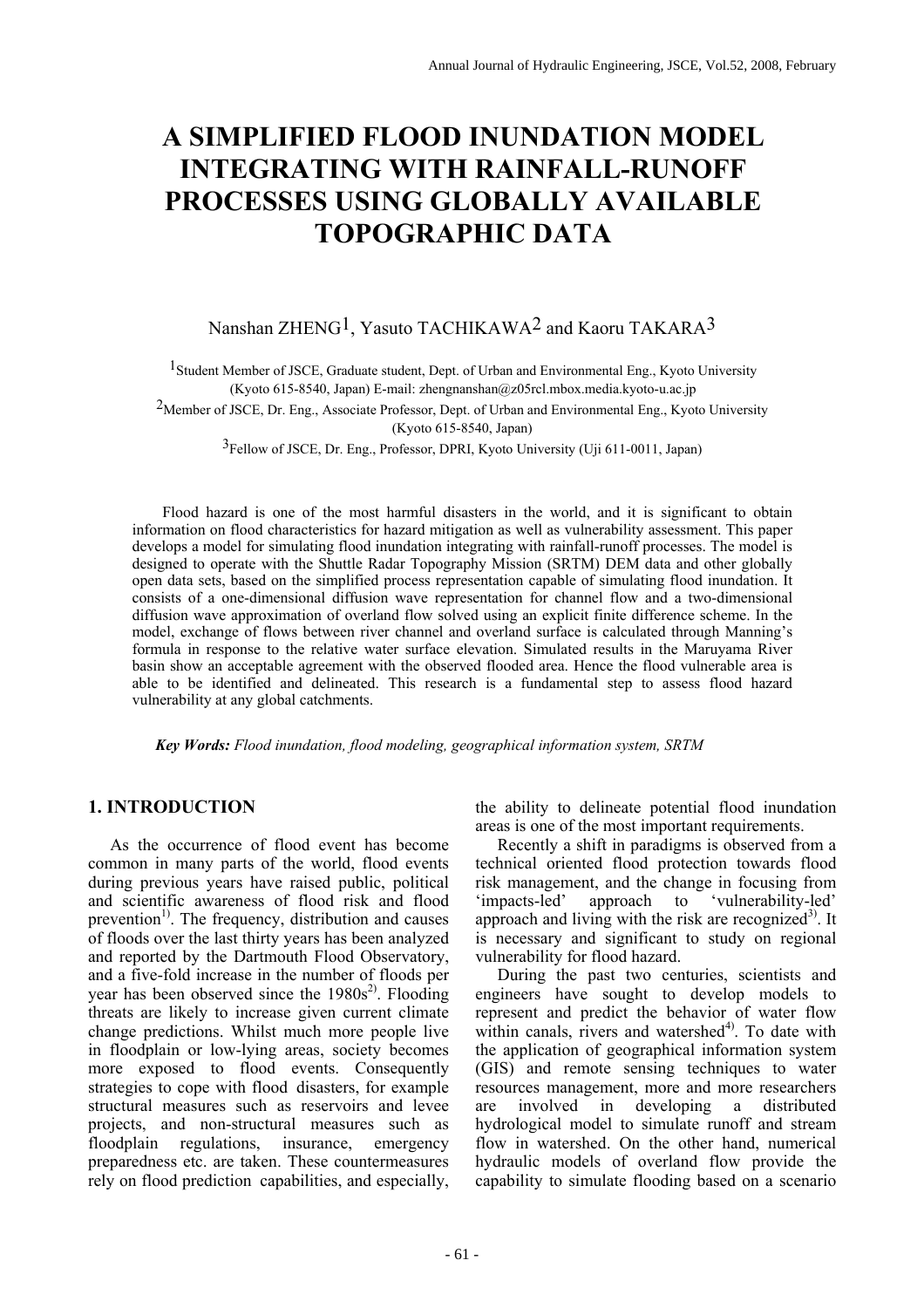discharge, the estimation of reach scale flood inundation has been studied<sup>5), 6</sup>, especially numerical inundation hydrodynamic model in urban area due to heavy rainfall has been developed<sup>7), 8)</sup>.

However, as Van Roon and Knight have pointed out that floodplain management is being seen increasingly in a catchment wide context $\delta$ , it is significant to develop an integrated model applicable to any catchments for flood vulnerability assessment. Thus, this study proposes a grid cell based simplified flood inundation simulation model integrating with rainfall runoff processes to obtain a spatial distribution of flood hazard vulnerability.

Topographic data are crucial for flood inundation modeling, thus much interest has focused on the use of highly accurate topographic data such as airborne laser altimetry data or LiDAR to parameterize flood inundation models<sup>5)</sup>. However, the data availability is not always feasible because of given time and budget constraints. The first near-global high-resolution digital elevation model of the Earth has been released following the successful Shuttle Radar Topography Mission (SRTM) in the year of 2000, which is especially valuable in the Earth sciences and has a wide range of application fields. In this study the availability of SRTM DEM as a source of terrain data for flood modeling is focused.

The objectives of the present study are: (a) to develop flood inundation model integrating with rainfall-runoff processes for large areas; (b) to take advantage of globally available data to simulate flood inundation for further study of flood hazard vulnerability assessment at any catchments; and (c) to emphasize on the development of a distributed model in catchment context, which has the advantages of being spatially explicit, physically based, and adapting to data poor regions for flood inundation simulation.

According to the simulation result, flood characteristics were well captured and the flood vulnerable area was identified and delineated efficiently. In the coming sections, model development methodology, characteristics of study site, and model application are described in detail.

# **2. METHODOLOGY**

## **(1) Model descriptions**

Spatiotemporal information of flood events is of the utmost importance for flood disaster mitigation as well as for flood vulnerability assessment. A flood inundation simulation model integrating with rainfall-runoff processes is developed in this study, which is based on simplified process representation to obtain simulation of flood water depth and hence inundation extent. The model formulation is described below.

Overland flow which originates from precipitation or saturation excess on the soil, surface flows into the river channel. When the bankful flow depth is reached in the river channel, water flows out of the river channel into adjacent surface areas (**Fig. 1**). Therefore these surface areas act either as temporary tanks for flood water or additional routes for flow conveyance. In this process, the water surface elevation for river channel is calculated using a one dimensional channel flow model. Overland surface flow routing over the whole watershed is simulated by a 2-dimensional model, which is to treat each grid as a storage cell, and the change in cell volume over time is equal to the rainfall excess and fluxes into or out of it. Whilst at the interface between river channel and overland surface area, the exchange of flow is simply simulated in response to the relative water surface elevation, i.e., surface flow can be either away from river or into river<sup>7), 10</sup> (**Fig. 2**).



**Fig. 1** Schematic drawing of 2-D overland flood routing and channel routing.



**Fig. 2** Flow between grid cell 1 and 2 (*d*, depth of water in the cell; *g*, ground elevation; and *h*, water surface elevation in the cell).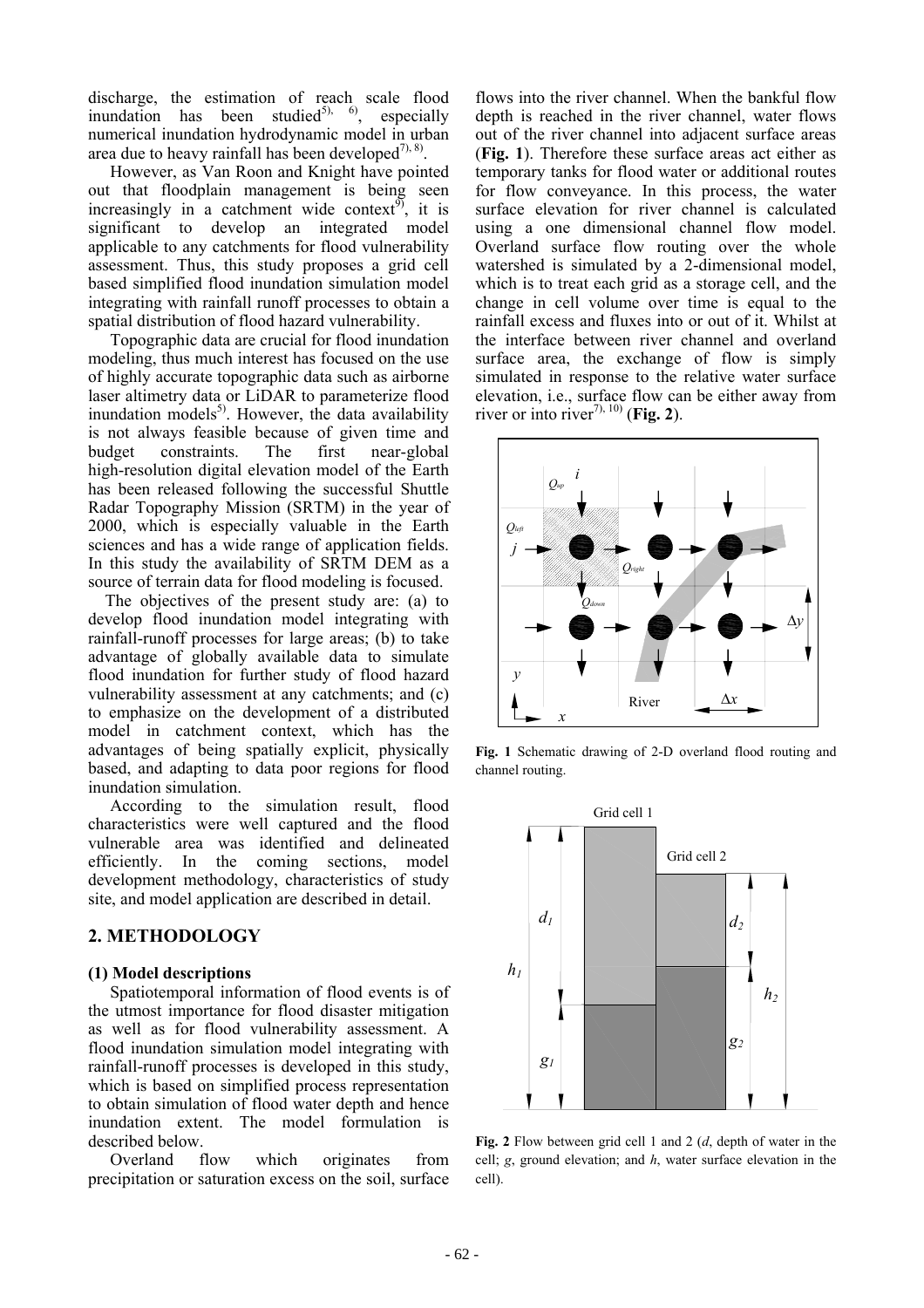The processes of overland flow and channel flow can be modeled using approximations of the Saint Venant equations<sup>11)</sup>. Gonwa and Kavvas<sup>12)</sup> and others have demonstrated that the diffusion wave approximation to the full Saint Venant equations is appropriate for many cases of practical interest. In some simulation models based on kinematic wave approximation, flow directions for the stream network are generated from DEM data. However, it can not deal with the backwater situations. Therefore diffusive wave approximations are employed as the governing equations for both overland and river channel flows.

## **(2) Governing equations**

Hydrologic and hydraulic modeling requires a clear understanding the hydrologic cycle at catchment scale. The model proposed here is based on raster data structures, and grid cells are adopted to describe distributed watershed characteristics using such as elevation, land use, soil type, etc., where flood inundation integrating with rainfall-runoff processes are simulated for every grid cell.

The rainfall excess  $(R_e)$  over the cells is assumed to equal to the sum of the amounts of precipitation to the ground  $(R_g)$ , interception  $(V_i)$ , and infiltration  $(V_f)$ . For the sake of simplicity, being an event based flood runoff and inundation model, evapotranspiration is not taken into consideration. Therefore the rainfall excess is calculated by Eq. (1).

$$
R_e = R_g - V_i - V_f \tag{1}
$$

In this research, during the simulation, if the rainfall intensity is less than the intensity of interception, the rainfall rate is set to zero and the remainder of the interception is removed from the rainfall in the following time increments until the interception depth has been satisfied. The infiltration is obtained from the one-layer Green-Ampt infiltration model, assuming the soils are homogeneous, deep, and well-drained within each grid cell $^{13)}$ ,  $^{14)}$ .

Overland flow is governed by the continuity and momentum equations: Eq. (2) and Eq. (3)  $^{5}$ , 7). To solve the overland flow equations, explicit finite difference method is selected. In order to solve the continuity equation relating flow into or out of a grid cell and its change in volume, momentum equation for each direction is calculated according to Manning's formula:

$$
\frac{dh^{i,j}}{dt} = \frac{Q_{up} + Q_{down} + Q_{left} + Q_{right} + R_e}{\Delta x \Delta y}
$$
(2)

$$
Q_x^{i,j} = \pm \frac{h_{flow}^{5/3}}{n} \left| \frac{h^{i-1,j} - h^{i,j}}{\Delta x} \right|^{1/2} \Delta y
$$
 (3)

where  $h^{i,j}$  is the water free surface height at the grid cell  $(i, j)$ ; *t* is time;  $\Delta x$  and  $\Delta y$  are grid cell sizes;

 $n$  is the Manning's friction coefficient;  $Q<sub>x</sub>$  and *Qy* are the volumetric flow rates between grid cells in *x* and *y* directions, whose sign depends on the flow direction.  $Q<sub>v</sub>$  is defined analogously to Eq. (3);  $Q_{up}$ ,  $Q_{down}$ ,  $\overrightarrow{Q}_{left}$  and  $Q_{right}$  are the flow rates (either positive or negative) from the up, down, left and right adjacent cells, respectively, which can be represented by  $Q_x$  or  $Q_y$  accordingly (Fig. 1). The flow depth,  $\hat{h}_{\text{flow}}$ , represents the depth through which water can flow between two cells.

To obtain water which flows into or out of river channel at the interface between river channel and floodplain area or low-lying area, the exchange of flow is calculated using Manning's formula (Eq. (3)), as overland flow calculation.

In this study, the location of channel network is predetermined by using ArcGIS software, and a river channel may run not only in the *x* or *y* direction but also along the diagonal directions. Under this setting, channel flow is also represented by the continuity and momentum equations (Eq. (4) and Eq.  $(5)$ ).

$$
\frac{\partial Q}{\partial x} + \frac{\partial A}{\partial t} = q \tag{4}
$$

$$
S_0 - \frac{n^2 P^{4/3} Q^2}{A^{10/3}} - \left[\frac{\partial h}{\partial x}\right] = 0
$$
 (5)

where *x* is distance along the longitudinal axis; *A* is cross-sectional area; *Q* is discharge; *q* is lateral flow into or out of river channel; *P* is wetted perimeter of channel flow;  $S_0$  is bed slope.

## **(3) Model development approach**

The primary objective of this research is to develop an integrated flood inundation simulation model to predict and assess flood hazard. Here a loose coupling method of program development is selected. In such case, GIS and flood inundation simulation model remain separate, but loosely linked through data input and output operation.

The model program is developed according to the methodology mentioned in the above under the environment of Microsoft Visual C++ and Windows operating system, in which the hydrologic processes including precipitation, interception and infiltration are considered.

# **3. MODEL APPLICATION TO THE MARUYAMA RIVER BASIN**

## **(1) Study site**

The integrated model described in the above section is applied to the Maruyama River basin, which is located in the Hyogo Prefecture, Japan (**Fig. 3**). Within the mountain boundary there are hills and lower lands. The Maruyama River (Class A river system in Japan) flows from its source of Maruyama mountain, to Tajima district and then runs northward through the Toyooka basin to the Sea of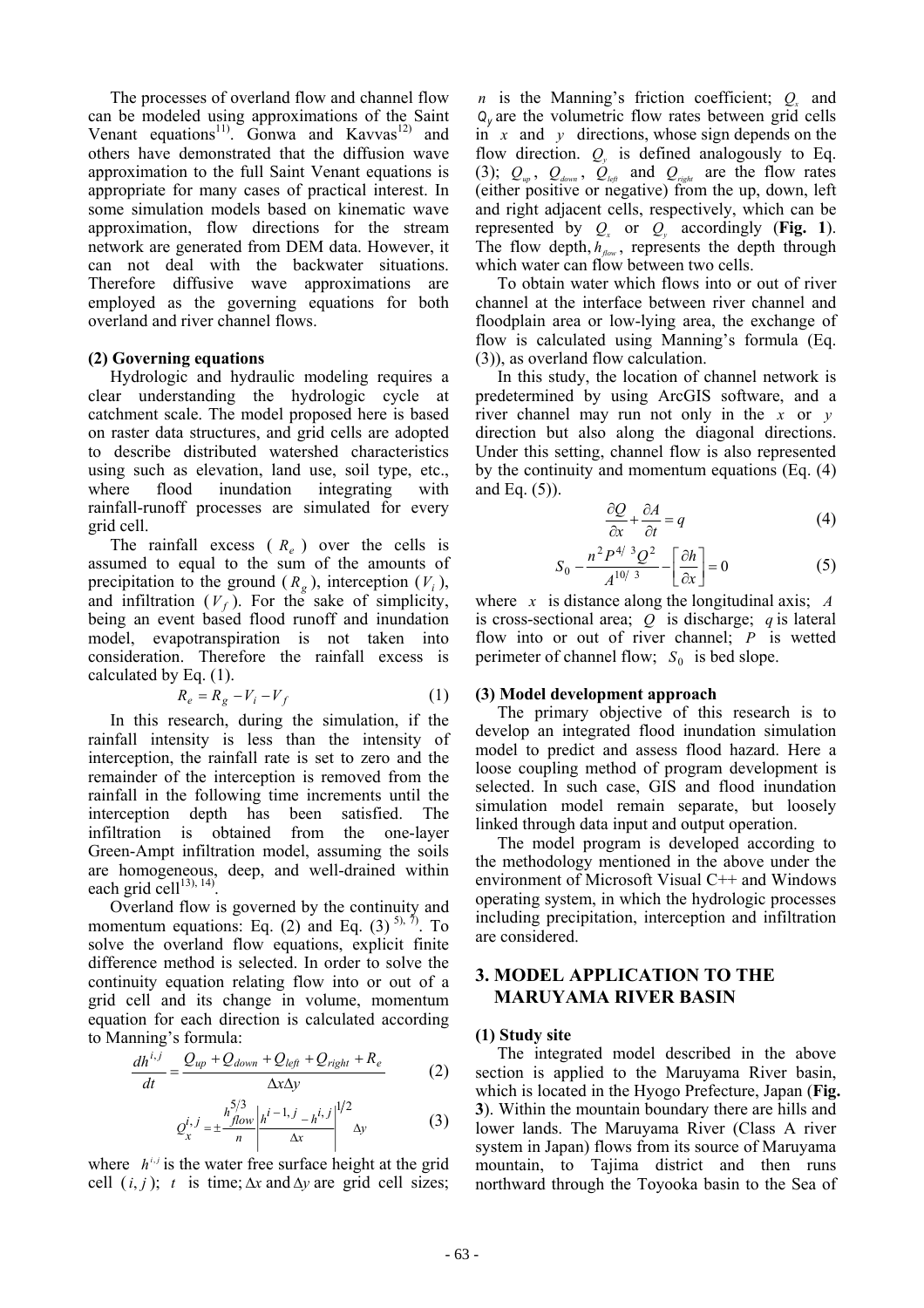Japan, whose mainstream length is 68 km, and the total length of its tributary is 638 km. The area of the Maruyama River catchment is  $1,330$  km<sup>2</sup> with the population of 152,000, where the mountain area accounts for 86%, and about 30% residents inhabit in the downstream floodplain area. From the river outlet to the upstream 16 km, the river bed slope is very flat (1/10,000). Upstream of this part, the bed slope is 1/500. The elevation ranges from 7 m to 1488 m. The mean annual precipitation is about 2000 mm. There are some tributary channels such as the Izushi river, and the Inaba river. The special topographic conditions result in this area being vulnerable to flooding, even though levee breaching does not occur<sup>15)</sup>.

From 19th to 21st October 2004, Typhoon No. 23 hit the Japanese islands, which brought precipitation as much as 278 mm in the Toyooka area over a two-day period, the heavy amount of water flowed into the mainstream of Maruyama River, which caused severe flooding and levee breaching<sup>15), 16</sup>).



**Fig. 3** The DEM of the study area with the river channel generated.

## **(2) Data sets and pre-processing**

Generally distributed flood and inundation simulation models require four key data: (a) topographic data or DEMs to construct the model grid; (b) bulk flow data to provide model inflow and outflow boundary conditions; (c) an estimate of effective friction parameter for each model cell; and (d) validation data. Here, the required data preparations are introduced as follow:

#### **a) SRTM DEMs**

DEM data is downloaded from USGS website. its original resolution is around 90 meters, and in this study it has been extracted, projected and re-sampled with the resolution of 200 meters, in which the numbers of row and column are 259 and 250 respectively (**Fig. 3**). SRTM DEMs are based on interferometry, which involves the reception of a backscattered radar signal by two antennae. The signals include radar speckle, or random noise, which degrades relative vertical accuracy particularly on floodplains<sup>17)</sup>. Hence, here filter to remove radar speckle is adopted to enhance the utility of SRTM for flood modeling.

## **b) River channel delineation and channel parameterization**

River channel (**Fig. 3**) is derived from DEM data after pit removal in ArcGIS software environment. The river channel is discretized to route on grid cells, and utilized combining with the catchment DEM. For model parameterization, channel cross-sectional geometry is specified as trapezoidal. The required parameter values at each grid cell along the river channel are bank height, channel width, and side slope, which can be specified at each grid. Here spatially variable channel parameters are supplied according to documents for the Maruyama River basin. The channel width ranges from 20 m to 150 m, which is extracted under Google Earth environment (**Table 1**).

## **c) Some other additional data**

In order to apply the proposed model to any catchments on the globe, land cover and land use classification data is downloaded from GLCF (Global Land Cover Facility) website, whose resolution is 1 km. After re-projection, re-sampling and extraction, these data are overlaid to the watershed grid system. In the future, in order to get higher resolution data, MODIS satellite data can be employed. Precipitation (**Fig. 4**) is collected from field measurements. There are eight rainfall stations distributed in the study area. The inverse distance weighted method is used to interpolate precipitation for each grid cell. Other input parameters such as Manning's roughness coefficient are provided from the published literature<sup>13), 18</sup>. The roughness values for the overland surface grid cells and interception storage capacity are specified based on land use classification (**Table 2**). Soil type is extracted from Soil map of Japan (1:1,000,000).



**Fig. 4** Rainfall in the Maruyama River Basin.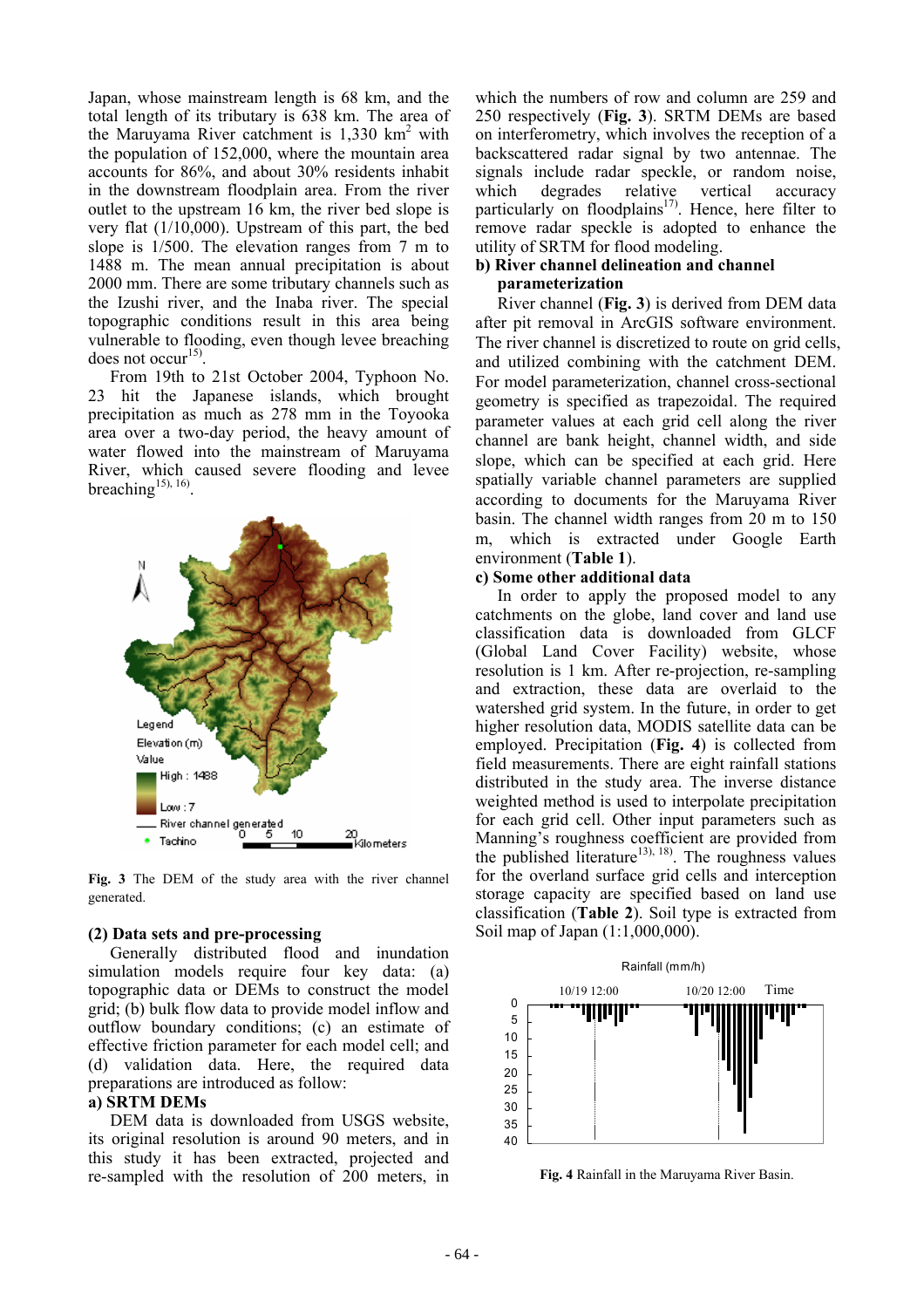**Table 1** Example of river channel properties (Note: Channel number is the number of generated river channel segment).

| Channel number | Bank height (m) | Side slope<br>(H:V) | Width $(m)$ | Initial water depth<br>(m) | Manning's<br>coefficient |
|----------------|-----------------|---------------------|-------------|----------------------------|--------------------------|
|                |                 | $0.10$ (Trapzoid)   | 30          | 0.5                        | 0.03                     |
|                |                 | $0.00$ (Rectangle)  | 48          | 0.6                        | 0.03                     |
|                |                 | $0.00$ (Rectangle)  | 150         | L.C                        | 0.03                     |
|                |                 | $0.25$ (Trapzoid)   |             | 0.5                        | 0.03                     |

**Table 2** Manning's roughness coefficients of different land use classification.

| Land use                 | Evergreen<br>needleleaf<br>forest | Evergreen<br>broadleaf<br>forest | Deciduous<br>needleleaf<br>forest | Deciduous<br>broadleaf<br>forest | Mixed<br>forests |
|--------------------------|-----------------------------------|----------------------------------|-----------------------------------|----------------------------------|------------------|
| Manning's<br>coefficient | 0.040                             | 0.040                            | 0.040                             | 0.040                            | 0.040            |
| Interception (mm)        |                                   |                                  |                                   |                                  |                  |
| Land use                 | Closed shrublands                 | Open shrublands                  | Woody savannas                    | <b>Savannas</b>                  | Croplands        |
| Manning's<br>coefficient | 0.035                             | 0.035                            | 0.030                             | 0.030                            | 0.030            |
| Interception (mm)        |                                   |                                  | 1.5                               |                                  | 1.5              |



**Fig. 5** The comparison of observed flood inundation and simulated results. a) Simulated inundation in study catchment; b) The regional flood inundation extent magnified; and c) The comparison of observed inundation extent digitized from document<sup>16</sup>) and simulated inundation extent shown in b).

#### **(3) Result analysis**

Typhoon 23 in the year of 2004 brought a heavy rainfall in the Maruyama River basin, which resulted in large flood inundation at Toyooka city area. In this research, the integrated model is applied to study this flooding case. Although the model simulation results are composed of flood discharge and distributed flood inundation depth, here the comparison of the flood inundation extent is emphasized, because flood extent data has proved to be a valuable tool for calibrating and validating numerical hydraulic models $10$ <sup>10</sup>. In **Fig.5**, the final spatial distribution of flood inundation is shown, which indicates the model can simulate the flooding process and identify the flood vulnerable area.

The simulated flood extent inside of blue broken line at **Fig. 5a**, magnified as **Fig. 5b**, is similar to the inundation extent observed (**Fig. 5c**), in which the flood inundation area observed is about 41  $km<sup>2</sup>$ , and the simulated inundation area is  $42.49 \text{ km}^2$ . According to the overlay analysis of simulated extent and observed extent, around 30.22 km<sup>2</sup> inside of the observed inundation area is located in the simulated inundation extent, which shows the consistency ratio is about 75%. In the simulation the river channel is generated from DEM, which is a little different from the actual river, therefore it has an effect on the spatial distribution of flood inundation, and it is not easy to compare the spatial distribution of flood inundation directly. However, based on the analysis of spatial distribution of flood inundation at Toyooka city area, it shows an acceptable agreement. Further analyses about the accuracy and uncertainty of flood inundation simulation can be studied when more detail data such as river channel and flood extent observation